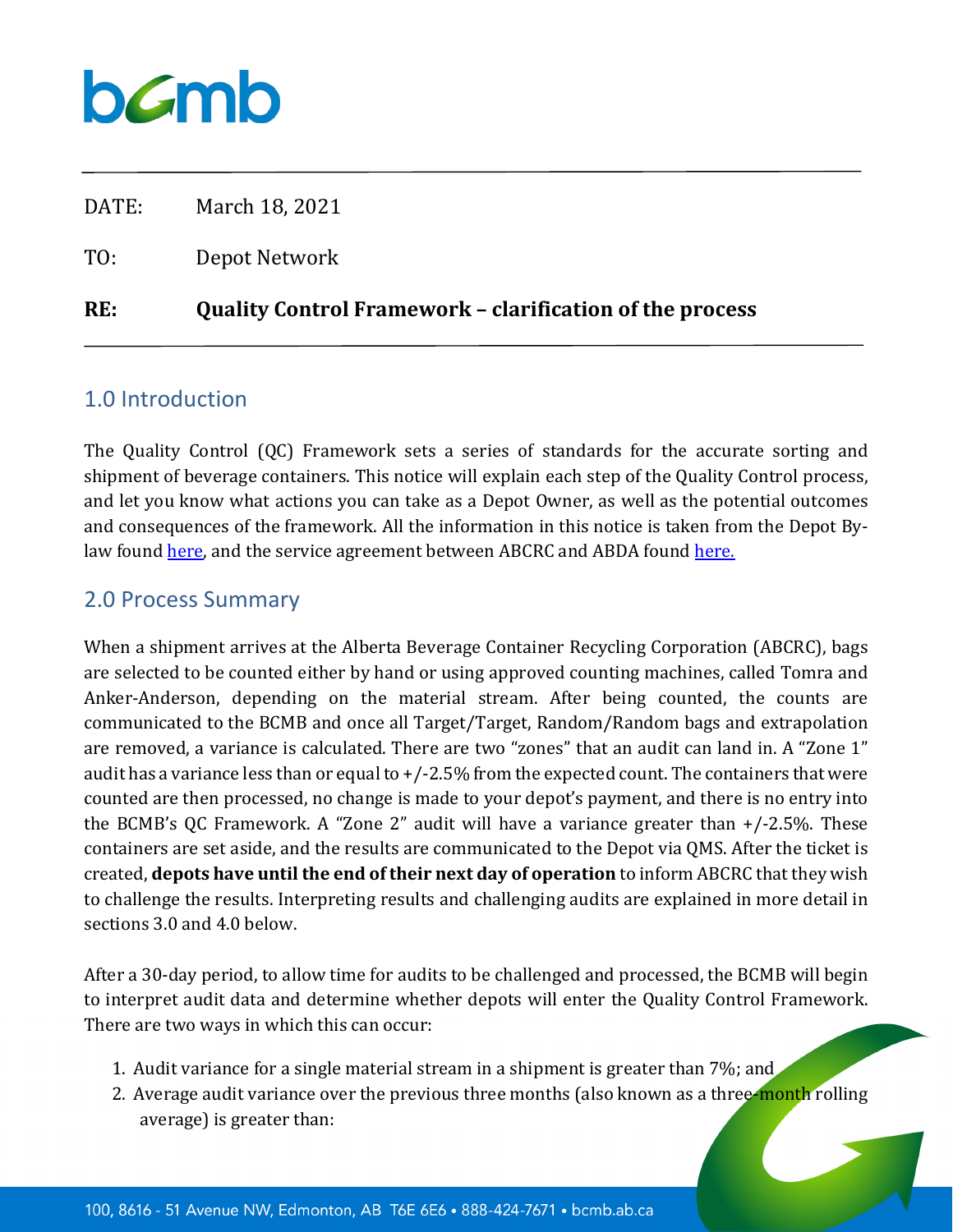

- a. 1.7% for containers up to 1 litre;
- b. 3.5% for containers greater than 1 litre;
- c. 2% for all containers.

If the variance is found to exceed the above thresholds, the depot will enter Level 1 of the Quality Control Framework.

Once a depot has entered the Quality Control Framework an **entire shipment** will be audited by the ABCRC. Once all Target/Target, Random/Random bags and extrapolation is removed, if the average variance over the entire load is less than 2.5% the depot will exit the Framework immediately. If the average variance is greater than 2.5%, the depot will be escalated into the next level of the QC Framework and will incur a \$400 compliance fee. The steps and outcomes of each Level are explained in more detail in sections 5.0, 6.0, 7.0 and 8.0 below. Additionally, section 9.0 includes a flow chart.

#### 3.0 Interpreting ASRs

If the ABCRC reports an audit with Zone 2 results (variance greater than 2.5%), the results are posted on the Quality Monitoring System (QMS) to allow the depot to challenge those results and recount the bags. The depot has until **the end of their next day of operation** to inform ABCRC that they wish to challenge the audit. The Audit Summary Report (ASR) will be attached to the QMS ticket for review by the Depot. ASRs are separated into glass and non-glass formats. This section will highlight the important parts of a typical ASR as they relate to the Quality Control Framework.

Below is a typical non-glass ASR:

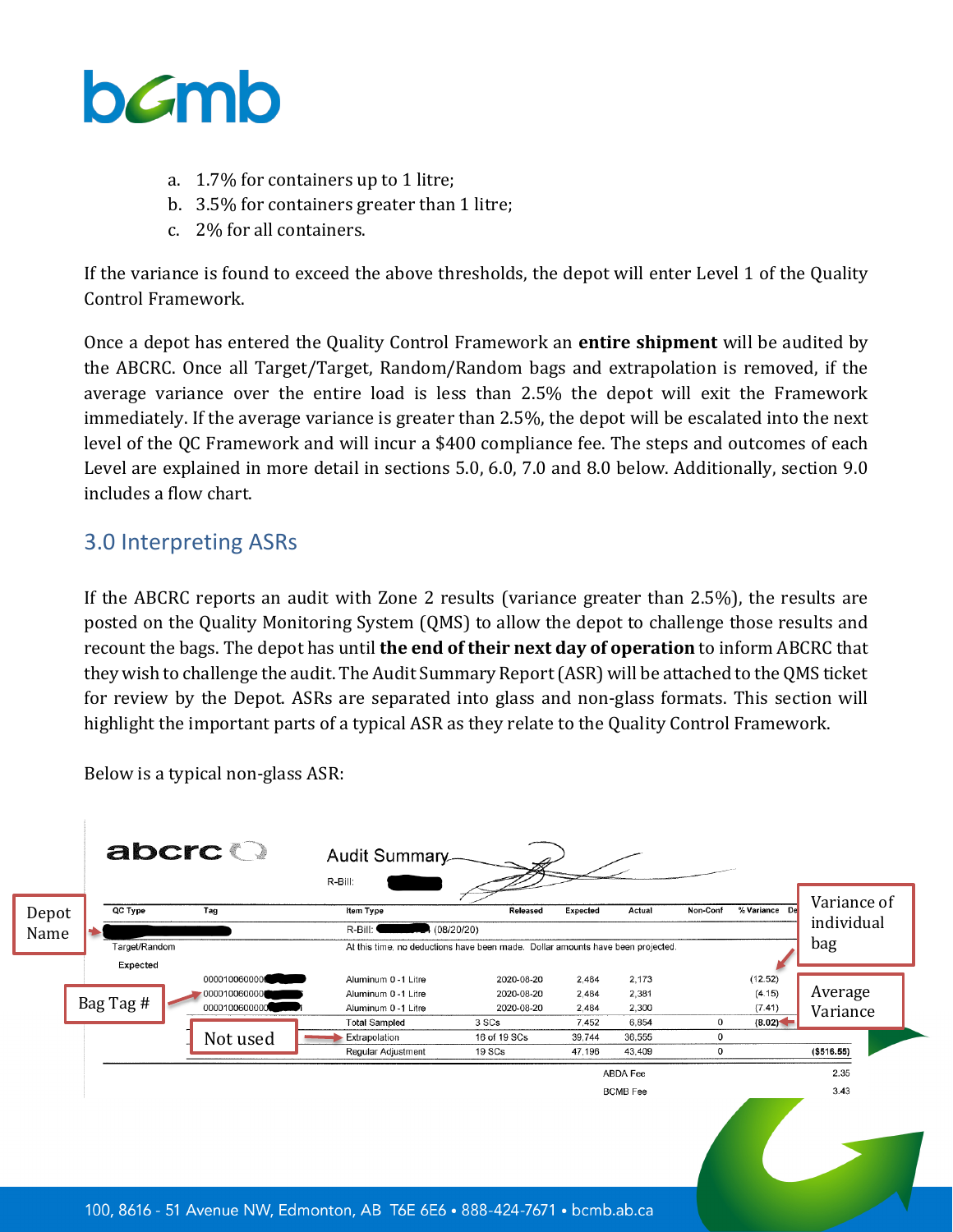**The amounts extrapolated by ABCRC are not used in the Quality Control Framework** and are subtracted from the total reported variance when entire shipments are audited. Also, non-beverage or non-deposit bearing containers are listed on ASRs when they are found during the audit.



Below is a typical glass bag ASR:

As you can see, glass ASRs are slightly different from non-glass ASRs. Of note is the addition of a cullet conversion. In this section, ABCRC weighs the amount of broken glass found in a glass bag and calculates the approximate number of containers which created the cullet. In the case of this ASR, the cullet weight was calculated to be equivalent to 44 containers, which lowered the average variance. Note that the cullet weight is listed under the "Non-Conformant" section. This is because when the cullet weight is above an amount determined by ABCRC, the cullet is not counted, and no containers are added to the final count. Improperly sorted, non-deposit bearing containers and nonbeverage containers are also listed under the Non-Conformant section, in this case 8 refillable containers were found in the bag.

For more information consult the ABCRC and ABDA service agreement found [here.](https://www.bcmb.ab.ca/uploads/source/Agreements/ABCRC_%26_ABDA_Service_Agreement_/2019.09.01.ABDA.ABCRC.Service.Agreement.Signed.pdf)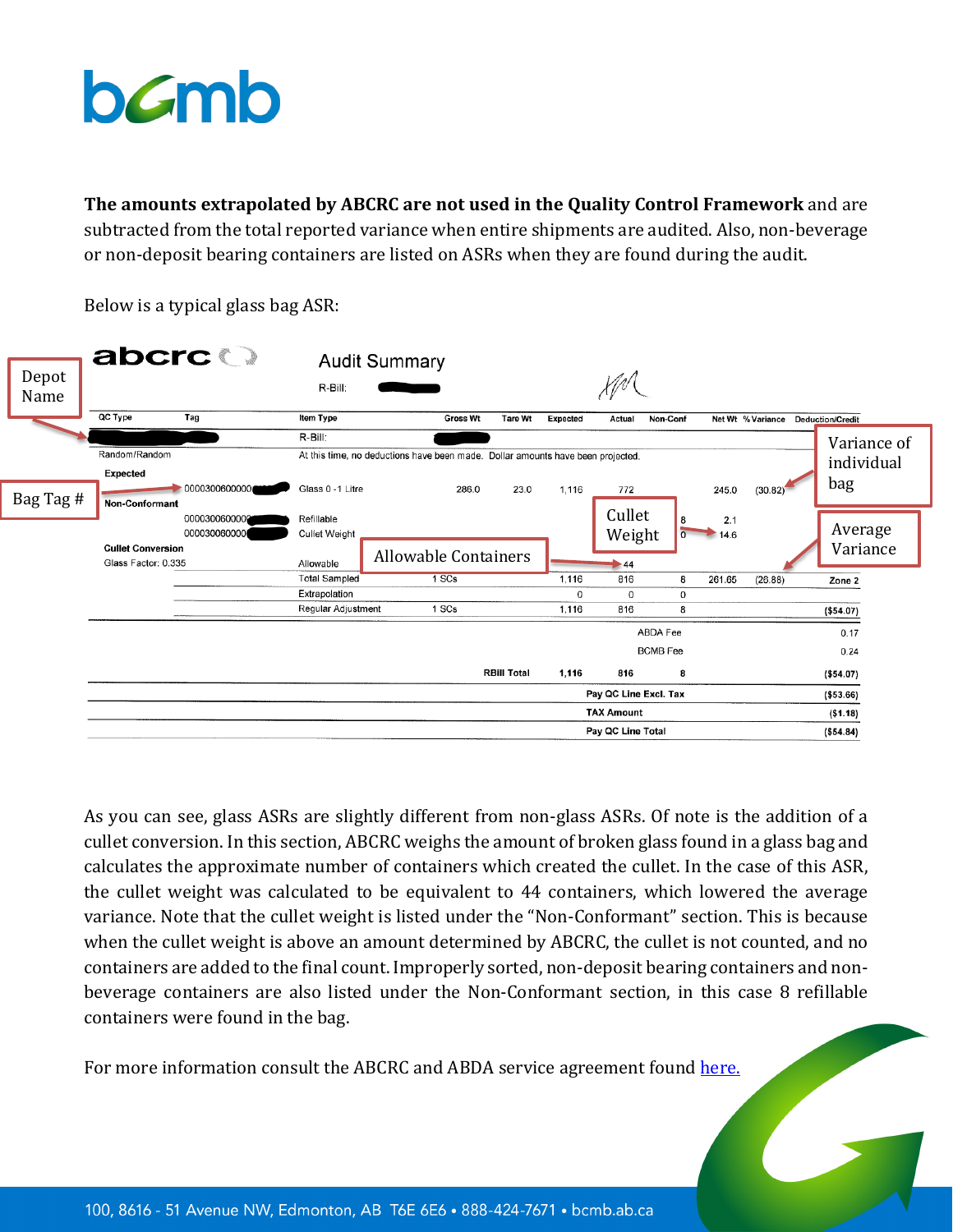

#### 4.0 Challenging Audits

As mentioned above, Zone 2 audits are posted in the QMS to allow depots a chance to challenge the audit, or in other words, recount the containers. After the audit results are posted to the QMS, the depot has **until the end of their next day of operation** to provide a written response declaring that they would like to challenge the audit. This declaration should be issued through the QMS by replying to the ticket with the ASR summary. Because of this, **it is vital that you check your QMS at least once per day**. If no response is received before the deadline, it will be assumed that the depot accepts the audit results.

When challenging an audit, depot permit holders must arrange a time for a recount within the next five business days to attend the recount. If you are busy or travel to ABCRC is not possible or convenient, you may choose to request a representative of the ABDA to witness the recount instead. Please confirm with the ABDA in advance of the audit recount date.

Once the recount is complete, ABCRC will publish the new ASR to the original QMS ticket, at which point you will be informed if your challenge was successful or not and a new ASR will be posted. All payments will be adjusted according to the findings of the recount.

### 5.0 Level 1 Steps and Outcomes

As mentioned above, a depot can enter Level 1 of the Quality Control Framework by one of two ways:

- 1. Audit variance for a single material stream on a shipment is greater than 7%
- 2. Average audit variance over the previous three months (also known as a three-month rolling average) is greater than:
	- a. 1.7% for containers up to 1 litre
	- b. 3.5% for containers greater than 1 litre
	- c. 2% for all containers

When a depot enters Level 1 of the QC Framework ABCRC will audit an entire shipment of containers, typically between 14 and 17 bags. Note that extrapolated numbers are not used in these audits and only the data from bags that were counted will be used. This audit will occur any time after a ten-day grace period provided to a depot to make the changes necessary to improve shipping container accuracy. The depot will not be notified prior to the audit occurring so it is very important to ensure that **all** shipments are as accurate as possible.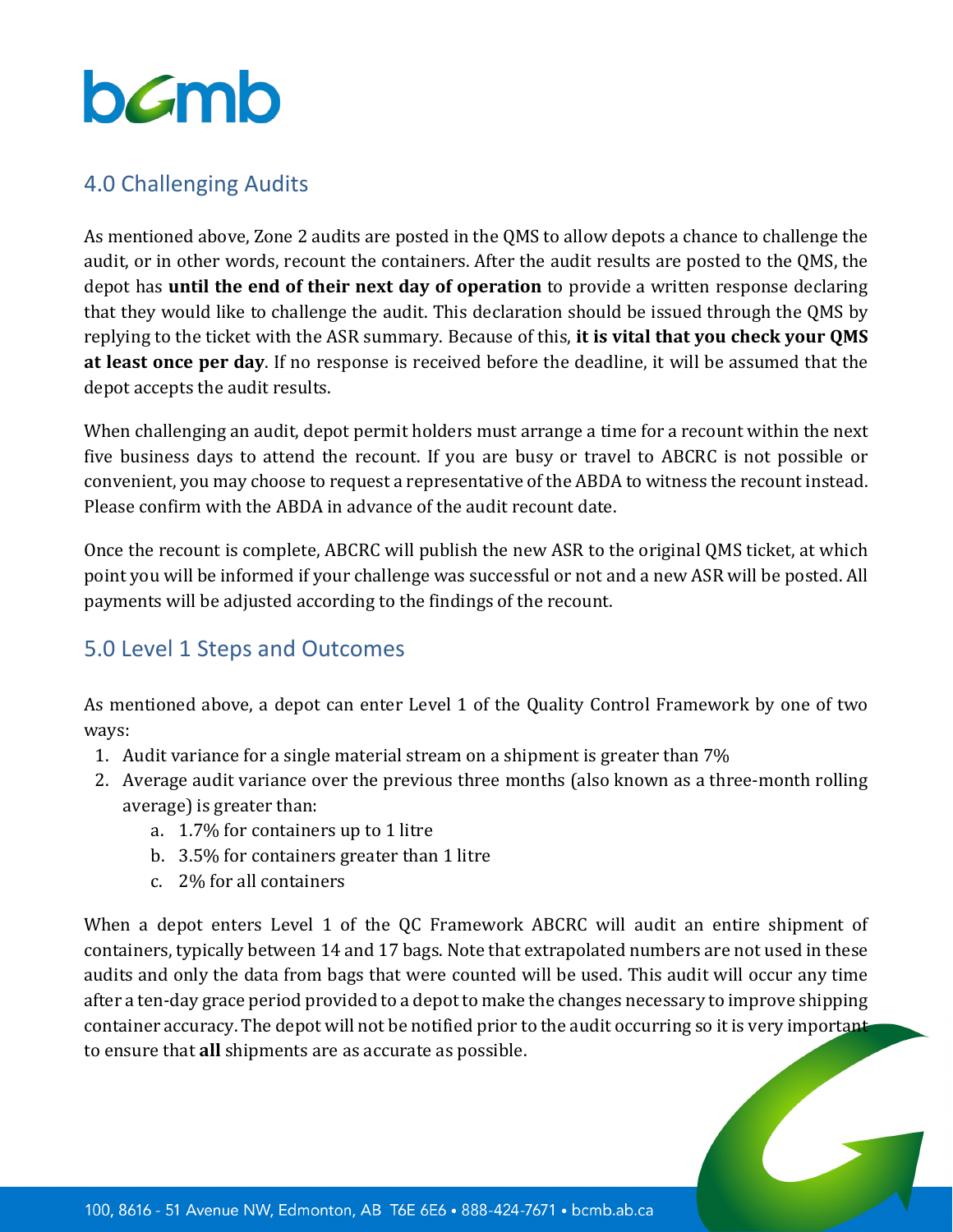If the average variance across all the audited bags is less than or equal to 2.5%, then the depot will exit the framework immediately. If the audit result is greater than 2.5%, then the depot will enter Level 2, and pay a compliance fee of \$400. **Note that audits can still be challenged following the QMS process for all Level 1, 2, and 3 audits.**

## 6.0 Level 2 Steps and Outcomes

Upon receiving a Level 1 audit which has a result of greater than 2.5% variance, the depot will enter Level 2 of the Quality Control Framework. Level 2 involves the same steps as Level 1: a shipment will be audited following a ten-day grace period and the results will be assessed using the same 2.5% benchmark. If the audit results are less than 2.5% the depot will re-enter Level 1 and the process will be repeated determining whether a depot exits the framework or moves up to level 2. If the results (from the level 2 audit) are greater than 2.5%the depot will enter Level 3 of the Quality Control Framework and will be issued a \$400 compliance fee.

Note: all audits are challengeable at any level of the QC Framework – see section 4.0.

### 7.0 Level 3 Steps and Outcomes

Level 3 involves another audit of an entire shipment; however, this audit is witnessed by a BCMB Compliance Officer. This audit is again held to the standard of 2.5%. If the audit result is less than 2.5% the depot will re-enter Level 2 and that process will be repeated. Note that when a depot moves downward in the QC Framework, this is positive and no compliance fees are issued. If the Level 3 audit results are greater than 2.5%, the depot will be moved into Level 4 also referred to as Compliance Review and a \$400 compliance fee will be issued.

Note: all audits are challengeable at any level of the QC Framework – see section 4.0.

Upon entering Compliance Review, the Quality Control Compliance history of the depot will be forwarded to the Complaints Director of the BCMB. Once the Complaints Director has completed the review, the following may take place:

- 1. The Complaints Director decides that no further action is required;
- 2. The depot is re-entered into the framework;
- 3. An investigation into the depot's actions is opened; and/or
- 4. The situation is referred to a hearing.